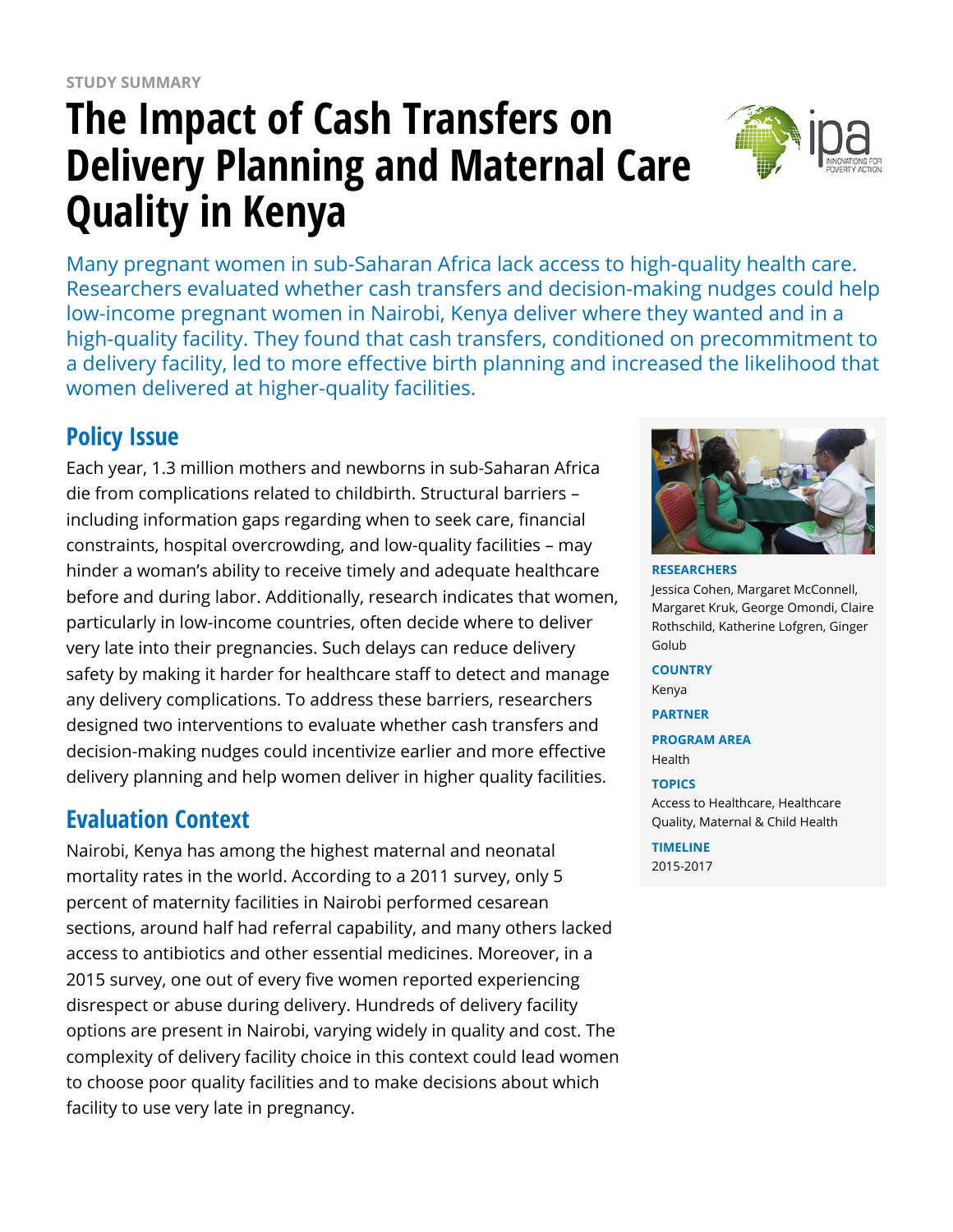## **Details of the Intervention**

Researchers piloted two interventions to address potential behavioral and structural barriers to timely arrival at high quality delivery facilities. The interventions took place from February to September 2015 in 24 informal settlements ("slums") throughout Nairobi. Subsequent measurement of delivery facility quality took place between June 2016 and June 2017. Eligible participants included pregnant women 18 years of age or older between five to seven months gestation who planned to deliver in a health facility, did not plan to leave Nairobi during or after pregnancy, and could be reached by mobile phone. On average, participants were 25 years old and sixty percent reported that they could not spend KSh 1,000 (~US\$10) on treatment or medicine if someone in their household became ill.

To determine whether cash transfers help women deliver where they want and in a high-quality facility, the research team conducted a randomized evaluation of two types of maternal cash transfers. Researchers randomly assigned expecting mothers to one of three groups:

*Labeled Cash Transfers (LCTs)*: During their eighth month of pregnancy, women received a KSh 1,000 (~US\$10) transfer with a label stating, "This is intended to help you deliver in the facility where you want to deliver." Researchers hypothesized that labeling would increase the probability that the cash was spent on delivery in the facility that the woman preferred.

*Precommitment Labeled Conditional Cash Transfers (L-CCTs)*: Women received the LCT treatment plus an additional cash transfer if they delivered in a facility to which they had committed during their eighth month of pregnancy. Staff provided women with commitment cards to record their top two facility preferences (see Figure 1) and told mothers they would receive an additional KSh 1,000 if they delivered at either of those facilities. Researchers anticipated precommitment would encourage active decision making by incentivizing earlier, more deliberate planning of which facility to use and how to arrive there on time.

*Comparison*: In the comparison group, eligible women received neither the labeled cash transfer, nor the precommitment conditioned cash transfer.

Researchers surveyed study participants at baseline (five to seven months gestation), midline (eight months gestation), and endline (two to four weeks after birth). At baseline and midline, all women listed and ranked potential delivery facilities. At endline, researchers used birth certificates or discharge papers to determine whether women followed through on their delivery plans. They also surveyed participants about delivery timing, facility decisions, and transportation.

To measure the impact of the intervention on the quality of delivery facility used, Innovations for Poverty Action Kenya completed quality assessments of 64 of the 92 facilities used by study participants for delivery in the year following the intervention. The assessment consisted of interviews with facility staff members and direct observation of the facility's supplies, records, and physical condition.

## **Results and Policy Lessons**

Researchers found that cash transfers that incorporated both labeling and precommitment led to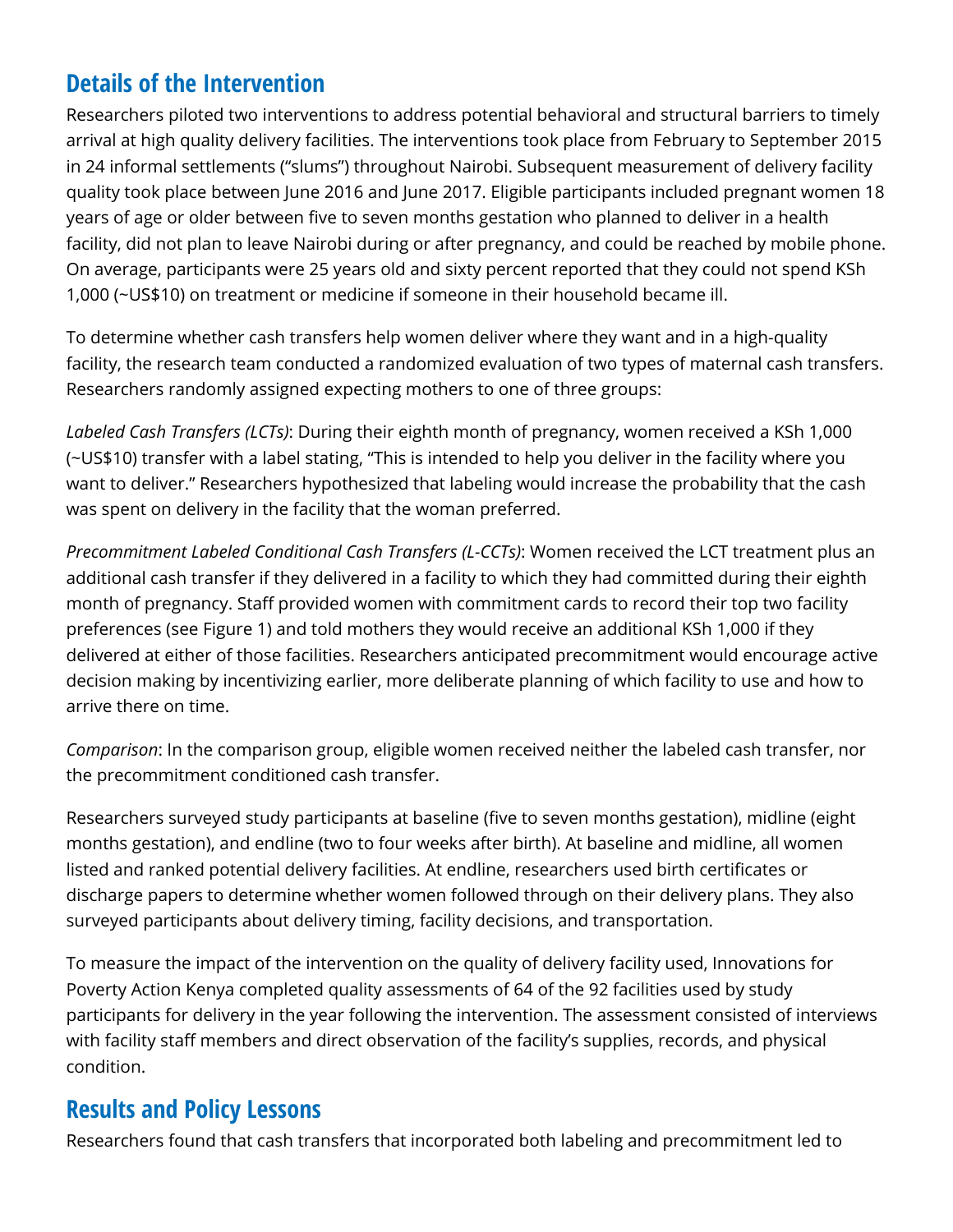earlier and more effective planning for delivery, increased the likelihood that women would deliver in their most preferred facility, and increased the probability that women would deliver in higher quality facilities. While the labeled cash transfer alone led to some quality improvements, it had no effect on other outcomes.

*Facility Planning*: The precommitment intervention incentivized women not only to make delivery decisions earlier, but also to stick to those decisions. The L-CCT treatment increased the likelihood that women delivered in a facility considered during their eighth month of pregnancy by 18 percentage points, relative to 59 percent of comparison group women. Moreover, the precommitment package increased the likelihood that women delivered in their most preferred facility by 14 percentage points, relative to 32 percent of comparison group women. While some of this disconnect could be due to new information or changes in preferences late in pregnancy, it may also be that women, when lacking incentives, have trouble making and implementing decisions about delivery facilities. By contrast, cash incentives alone did not affect these outcomes.

*Distance and Transportation*: Study participants faced substantial constraints to traveling outside of their neighborhoods for delivery – approximately 23 percent of women in the comparison group delivered in a facility less than two kilometers away. However, the precommitment intervention reduced the probability that women delivered in such a close location by nearly 10 percentage points. It also reduced the probability that women walked to facilities by 12 percentage points, relative to 30 percent of comparison group women. While the precommitment package did not increase average spending on delivery or transportation, it did increase the likelihood that women would spend something on transportation to the health facility by 12 percentage points – presumably because cash incentives helped them pay for transport.

*Delivery Timing*: The precommitment intervention improved delivery timing. Researchers examined several variables indicative of timely arrival for facility delivery including dilation at first exam, time between contractions at arrival, and the time between facility arrival and child birth. The L-CCT improved this composite measure of timely arrival for delivery. However, because there is no medical agreement on what constitutes dangerously late arrival, researchers cannot evaluate the impact of an intervention like this on clinical outcomes.

*Perceived Treatment Quality*: Both interventions decreased the probability that women experienced abuse or disrespect during their visits by about 7 percentage points. However, only the precommitment intervention affected other patient-reported treatment quality measures – improving the overall perception of non-technical performance of health workers (e.g. respect, friendliness, and communication).

*Facility Quality*: Across all groups, women delivered at poor quality facilities. Neither intervention had effects on the overall quality of facilities used for obstetrics, of which only 48 percent met standards for routine obstetric care. However, both interventions increased the fraction of women who delivered in a facility that met standards for routine newborn care (the LCT treatment by nearly 15 percentage points and the L-CCT treatment by 10 percentage points, compared to 48 percent of comparison group women). The precommitment intervention further improved the likelihood that delivery facilities met